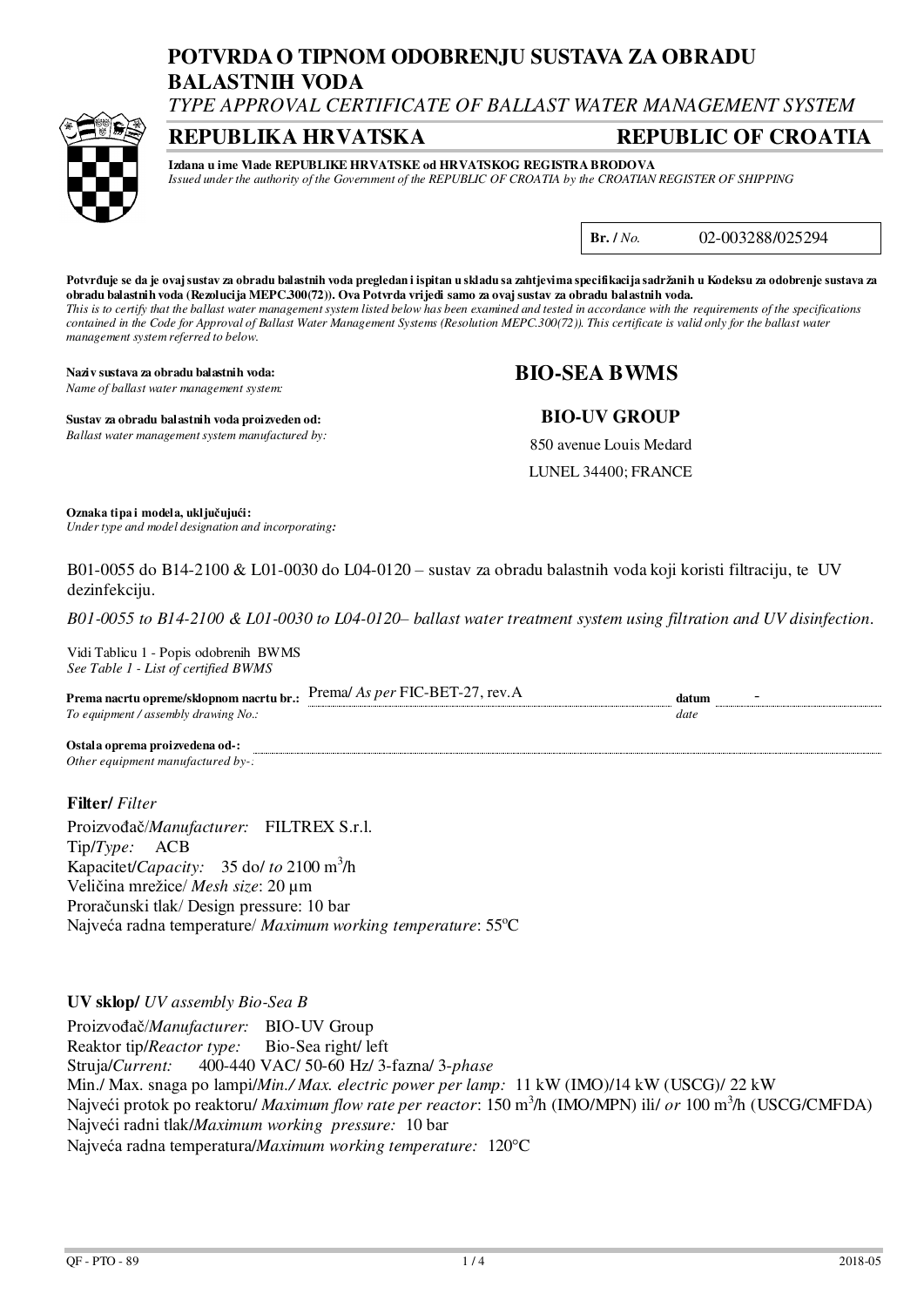**UV sklop/** *UV assembly Bio-Sea L*  Proizvođač/*Manufacturer:* BIO-UV Group Reaktor tip/*Reactor type:* Bio-Sea  $30 \text{ m}^3$ /h Struja/*Current:* 400-440 VAC/ 50-60 Hz/ 3-fazna/ 3-*phase*  Min./ Max. snaga po lampi/*Min./ Max. electric power per lamp:* 3 kW (IMO)/4 kW (USCG)/ 6 kW Najveći protok po reaktoru/ *Maximum flow rate per reactor*: 30 m<sup>3</sup> /h (IMO/MPN) ili/ *or* 20 m<sup>3</sup> /h (USCG/CMFDA) Najveći radni tlak/*Maximum working pressure:* 10 bar Najveća radna temperatura/*Maximum working temperature:* 120C

### **Jedinica za kontrolu/** *Control cabinet*

Proizvođač/*Manufacturer:* BIO-UV Group Dio br./*Part No.:* CCB1P1.5kW do/to CCB2P9.2kW Struja/*Current:* 400-440 VAC/ 50-60 Hz/ 3-fazna/ 3-*phase*  Temperaturno područje/ *Temperature rating:* 0-55°C; IP 55

| rema nacrtu opreme/sklopnom nacrtu br.: Prema/ As per FIC-BET-27, rev.A<br>datum<br>To equipment / assembly drawing No.:<br>date |  |  |  |
|----------------------------------------------------------------------------------------------------------------------------------|--|--|--|
|----------------------------------------------------------------------------------------------------------------------------------|--|--|--|

| Nazivni kapacitet obrade: | Bio-Sea B $55-2100$  | $m^3/h$ |
|---------------------------|----------------------|---------|
| Treatment rated capacity: | Bio-Sea L $30 - 120$ |         |

**Ova Potvrda o tipnom odobrenju izdana je na osnovu odobrenja od Republike Francuske, izdanog od BV Marine & Offshore, Potvrda br.: 65393/A0 MMF**

*This Type Approval Certificate is issued based on approval by Republic of France, issued by BV Marine & Offshore, Certificate No.: 65393/A0 MMF*

**Kopija ove Potvrde o tipnom odobrenju mora se nalaziti na brodu opremljenom ovim sustavom za obradu balastnih voda, za pregle d na brodu. Ako je Potvrda o tipnom odobrenju izdana na osnovu odobrenja od druge Uprave, potrebno je navesti tu Potvrdu o tipnom odobrenju.**  *A copy of this Type Approval Certificate shall be carried onboard a ship fitted with this ballast water management system, for inspection onboard the ship. If the Type Approval Certificate is issued based on approval by another Administration, reference to that Type Approval Certificate shall be made.* 

|                | Potpis<br>Signed                   |                  |                                           | Marinko Popović, dipl.ing. |
|----------------|------------------------------------|------------------|-------------------------------------------|----------------------------|
| Mjesto pečata  | <b>Uprava</b><br>Administration of |                  | Republika Hrvatska<br>Republic of Croatia |                            |
| Official stamp |                                    |                  |                                           |                            |
|                | Izdana                             | 18.              | dana                                      | lipnja $2021$ .            |
|                | Issued this                        | 18 <sup>th</sup> | day of                                    | June 2021                  |
|                | Valjana do                         | 18.              | dana                                      | lipnja 2025.               |
|                | Valid until this                   | 18 <sup>th</sup> | day of                                    | June 2025                  |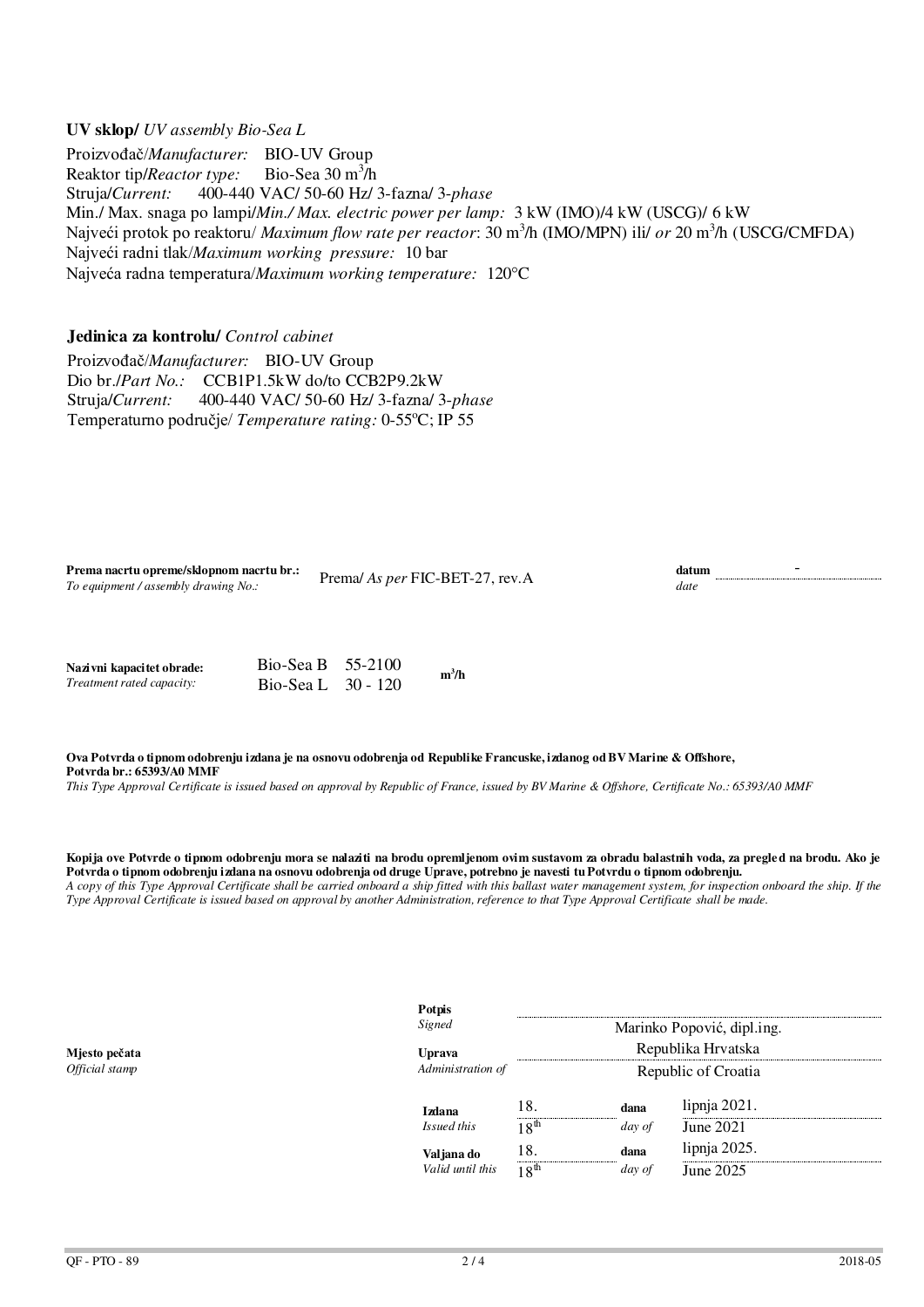| Tablica 1/ Table 1    |                                            |                                               |                          |                                 |                                          |
|-----------------------|--------------------------------------------|-----------------------------------------------|--------------------------|---------------------------------|------------------------------------------|
| <b>Model</b>          | <b>Max TRC</b><br><b>IMO/MPN</b><br>(m3/h) | <b>Max TRC</b><br><b>USCG/CMFDA</b><br>(m3/h) | <b>Min TRC</b><br>(m3/h) | <b>Filter</b><br><b>Filtrex</b> | Broj/<br>Number of<br><b>UV</b> reactors |
| B01-0055              | 55                                         | 55                                            | 50                       | ACB-904-080                     | $\mathbf{1}$                             |
| B01-0087              | 87                                         | 87                                            | 50                       | ACB-906-100                     | $\mathbf{1}$                             |
| B01-0135              | 135                                        | 100                                           | 50                       | ACB-910-150                     | $\mathbf{1}$                             |
| B01-0150              | 150                                        | 100                                           | 50                       | ACB-915-150                     | $\mathbf{1}$                             |
| B02-0190              | 190                                        | 190                                           | 100                      | ACB-915-150                     | $\overline{c}$                           |
| B02-0255              | 255                                        | 200                                           | 100                      | ACB-935-200                     | $\overline{2}$                           |
| B02-0300              | 300                                        | 200                                           | 100                      | ACB-945-200                     | 2                                        |
| B03-0340              | 340                                        | 300                                           | 150                      | ACB-945-200                     | $\overline{3}$                           |
| B03-0450              | 450                                        | 300                                           | 150                      | ACB-955-250                     | 3                                        |
| B04-0515              | 515                                        | 400                                           | 200                      | ACB-955-250                     | $\overline{4}$                           |
| B04-0600              | 600                                        | 400                                           | 200                      | ACB-985-300                     | $\overline{4}$                           |
| B05-0515              | 515                                        | 500                                           | 250                      | ACB-955-250                     | 5                                        |
| B05-0750              | 750                                        | 500                                           | 250                      | ACB-985-300                     | 5                                        |
| B06-0770              | 770                                        | 600                                           | 300                      | ACB-985-300                     | 6                                        |
| B06-0900              | 900                                        | 600                                           | 300                      | ACB-999-350                     | 6                                        |
| B07-0770              | 770                                        | 700                                           | 350                      | ACB-985-300                     | $\tau$                                   |
| B07-1040              | 1040                                       | 700                                           | 350                      | ACB-999-350                     | $\boldsymbol{7}$                         |
| B08-1040              | 1040                                       | 800                                           | 400                      | ACB-999-350                     | 8                                        |
| B08-1200              | 1200                                       | 800                                           | 400                      | ACB-9100-400                    | 8                                        |
| B09-1350              | 1350                                       | 900                                           | 450                      | ACB-9100-400                    | 9                                        |
| B10-1040              | 1040                                       | 1000                                          | 500                      | ACB-999-350                     | 10                                       |
| B <sub>10</sub> -1500 | 1500                                       | 1000                                          | 500                      | ACB-9100-400                    | 10                                       |
| B <sub>12</sub> -1500 | 1500                                       | 1200                                          | 600                      | ACB-9100-400                    | 12                                       |
| B <sub>12</sub> -1800 | 1800                                       | 1200                                          | 600                      | ACB-9120-500                    | 12                                       |
| B <sub>14</sub> -1500 | 1500                                       | 1400                                          | 700                      | ACB-9100-400                    | 14                                       |
| B <sub>14</sub> -2100 | 2100                                       | 1400                                          | 700                      | ACB-9120-500                    | 14                                       |

| Model          | <b>Max TRC</b><br><b>IMO/MPN</b><br>(m3/h) | <b>Max TRC</b><br><b>USCG/CMFDA</b><br>(m3/h) | Min TRC<br>(m3/h) | <b>Filter</b><br><b>Filtrex</b> | Broj/<br>Number of<br>UV<br>reactors |
|----------------|--------------------------------------------|-----------------------------------------------|-------------------|---------------------------------|--------------------------------------|
| $L01-0030$     | 30                                         | 20                                            | 13                | ACB-903-065                     |                                      |
| $L01-0055$     | 30                                         | 20                                            | 15                | ACB-904-080                     |                                      |
| $L_{02-0035}$  | 35                                         | 35                                            | 20                | ACB-903-065                     | $\overline{c}$                       |
| $1.02 - 00.55$ | 55                                         | 40                                            | 20                | ACB-904-080                     | $\overline{c}$                       |
| L02-0060       | 60                                         | 40                                            | 25                | ACB-906-100                     | 2                                    |
| L03-0055       | 55                                         | 55                                            | 30                | ACB-904-080                     | 3                                    |
| L03-0087       | 87                                         | 60                                            | 30                | $ACB-906-100$                   | 3                                    |
| L04-0087       | 87                                         | 80                                            | 40                | $ACB-906-100$                   | 4                                    |
| L04-0120       | 120                                        | 80                                            | 45                | ACB-910-150                     | 4                                    |